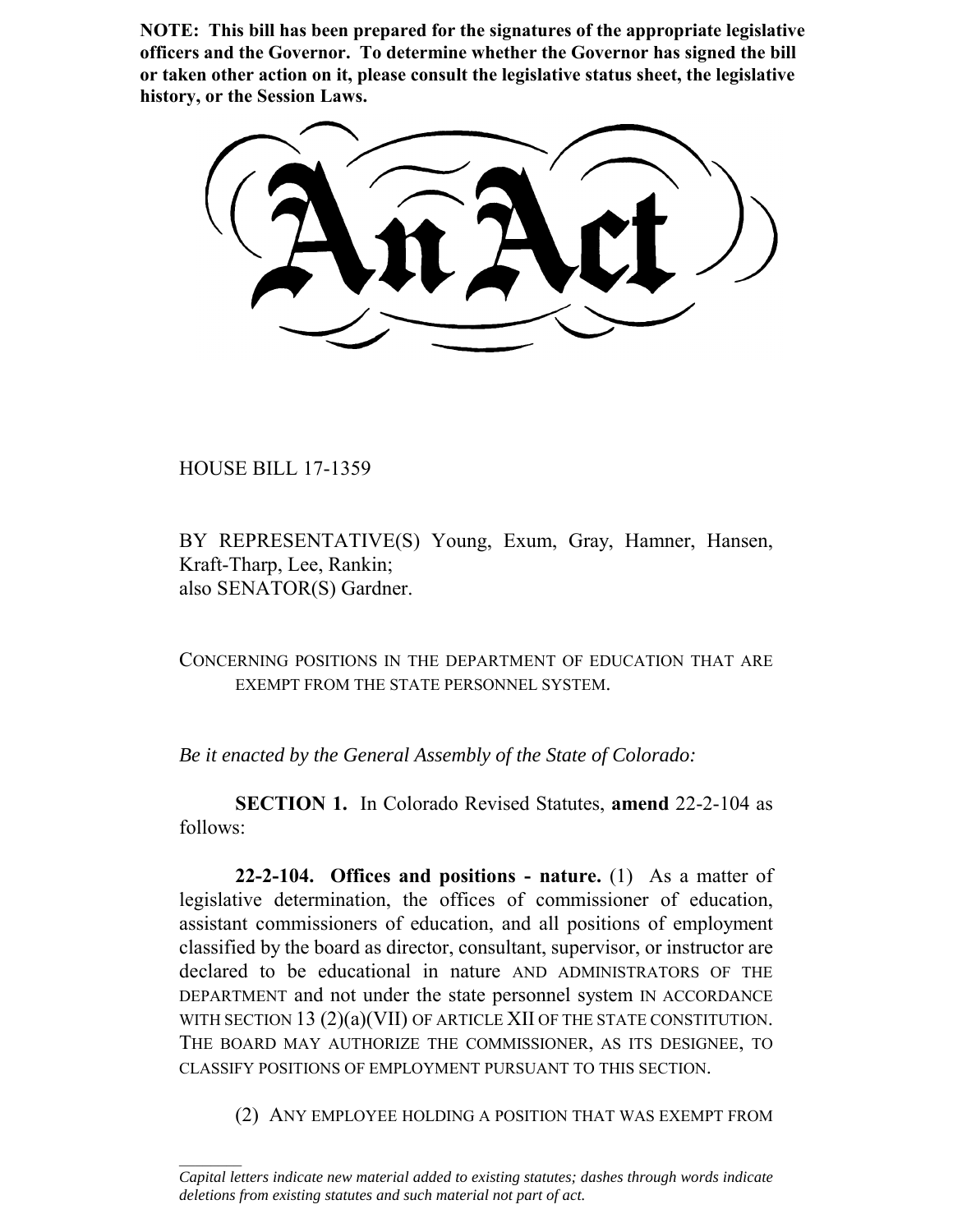THE STATE PERSONNEL SYSTEM PRIOR TO JANUARY 1, 2017, MAY REMAIN EXEMPT FROM THE STATE PERSONNEL SYSTEM SO LONG AS THE EMPLOYEE CONTINUES TO HOLD THAT POSITION.

(3) THE BOARD OR THE COMMISSIONER, AS THE DESIGNEE OF THE BOARD, SHALL DETERMINE WHICH POSITIONS IN THE DEPARTMENT MEET THE CRITERIA SET FORTH IN SUBSECTION (1) OF THIS SECTION; EXCEPT THAT A POSITION SHALL NOT BE DETERMINED TO BE EXEMPT WHILE IT IS HELD BY AN EMPLOYEE IN THE STATE PERSONNEL SYSTEM.

(4) NO LATER THAN DECEMBER 31, 2017, AND NO LATER THAN DECEMBER 31 OF EACH YEAR THEREAFTER, THE COMMISSIONER SHALL SUBMIT A REPORT TO THE STATE PERSONNEL DIRECTOR, IN THE FORM PRESCRIBED BY THE DIRECTOR, LISTING ALL POSITIONS IN THE DEPARTMENT THAT ARE EXEMPT FROM THE STATE PERSONNEL SYSTEM IN ACCORDANCE WITH THIS SECTION.

**SECTION 2. Safety clause.** The general assembly hereby finds,